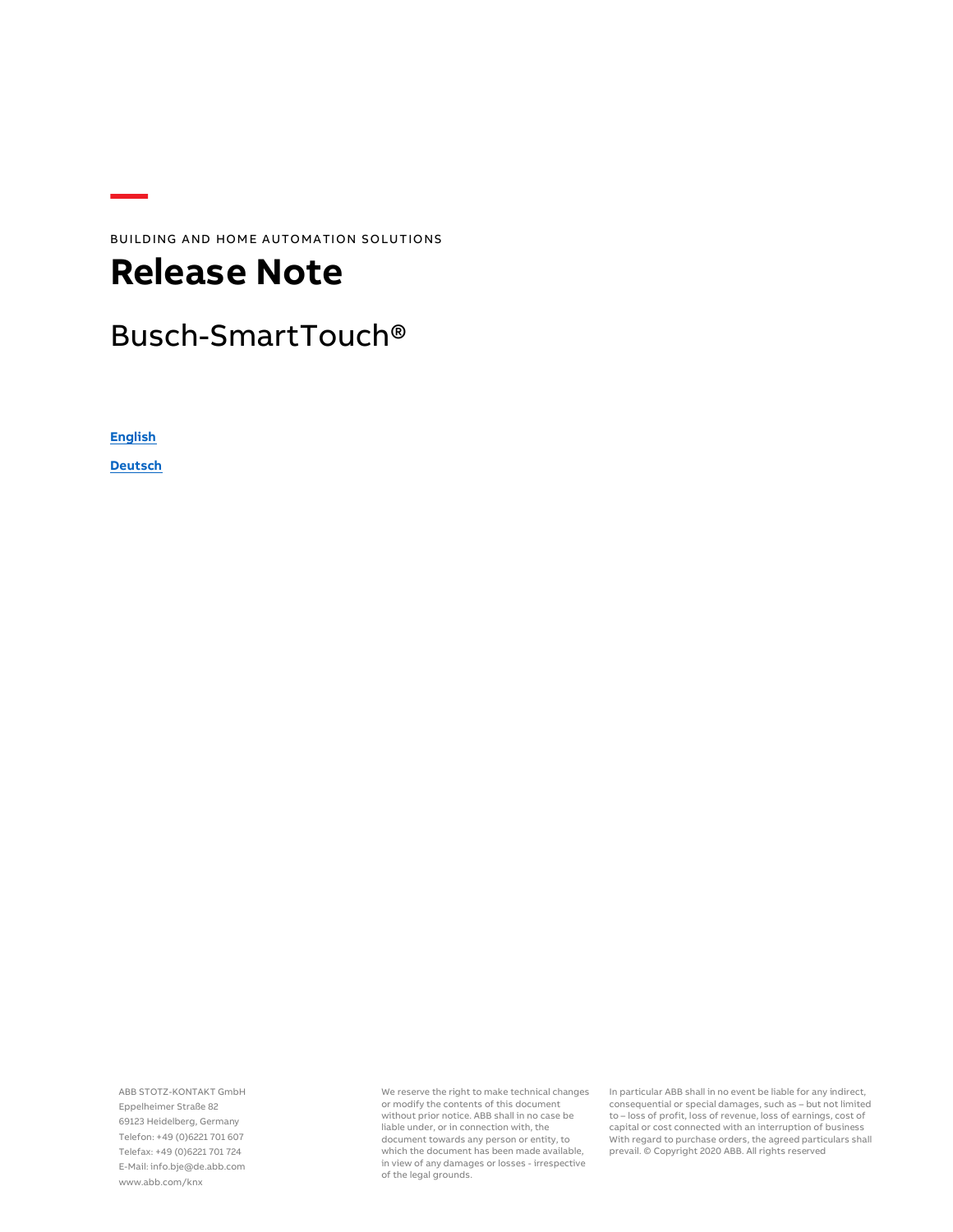BUILDING AND HOME AUTOMATION SOLUTIONS

# <span id="page-1-0"></span>**Release Note**

# Busch-SmartTouch®

Product name Busch-SmartTouch® 7", 480-fold, FM

Product type 6136/07-8xx(-500) Order code 2CKA006136A0203, 2CKA006136A0204 2CKA006136A0205, 2CKA006136A0206

Latest change Firmware 2.14, 02/10/2021

Current Status:

| <b>Product type</b> | Order code      | Website     | <b>ETS Application</b>             | <b>Firmware</b> | <b>DCA / PowerTool</b>                  |
|---------------------|-----------------|-------------|------------------------------------|-----------------|-----------------------------------------|
| 6136/07-811         | 2CKA006136A0203 | <b>Link</b> | <b>DCA V3.2</b><br><b>Download</b> |                 | ABB Touch DCA<br><b>Download</b>        |
| 6136/07-825         | 2CKA006136A0204 | Link        | <b>DCA V3.2</b><br><b>Download</b> | 2.14            | Release note<br>Download                |
| 6136/07-811-500     | 2CKA006136A0205 | Link        | <b>DCA V3.2</b><br><b>Download</b> | <b>Download</b> | <b>BJE Touch DCA</b><br><b>Download</b> |
| 6136/07-825-500     | 2CKA006136A0206 | Link        | <b>DCA V3.2</b><br><b>Download</b> |                 | Release note<br><b>Download</b>         |

### NOTE:

We recommend to ensure that devices are always installed and operating using the latest firmware and software versions. Claims for defects or damages due to the use of software or firmware versions that have not been kept up-to-date will to be accepted.

### ETS APPLICATION

| <b>Product Type</b> | <b>Version</b> | <b>Since</b> | Updates and Release Notes          |
|---------------------|----------------|--------------|------------------------------------|
| 6136/07-8xx(500)    | 3.2            | 11/2020      | New DCA Application                |
|                     | 4.0            | 06/2017      | Market Introduction with PowerTool |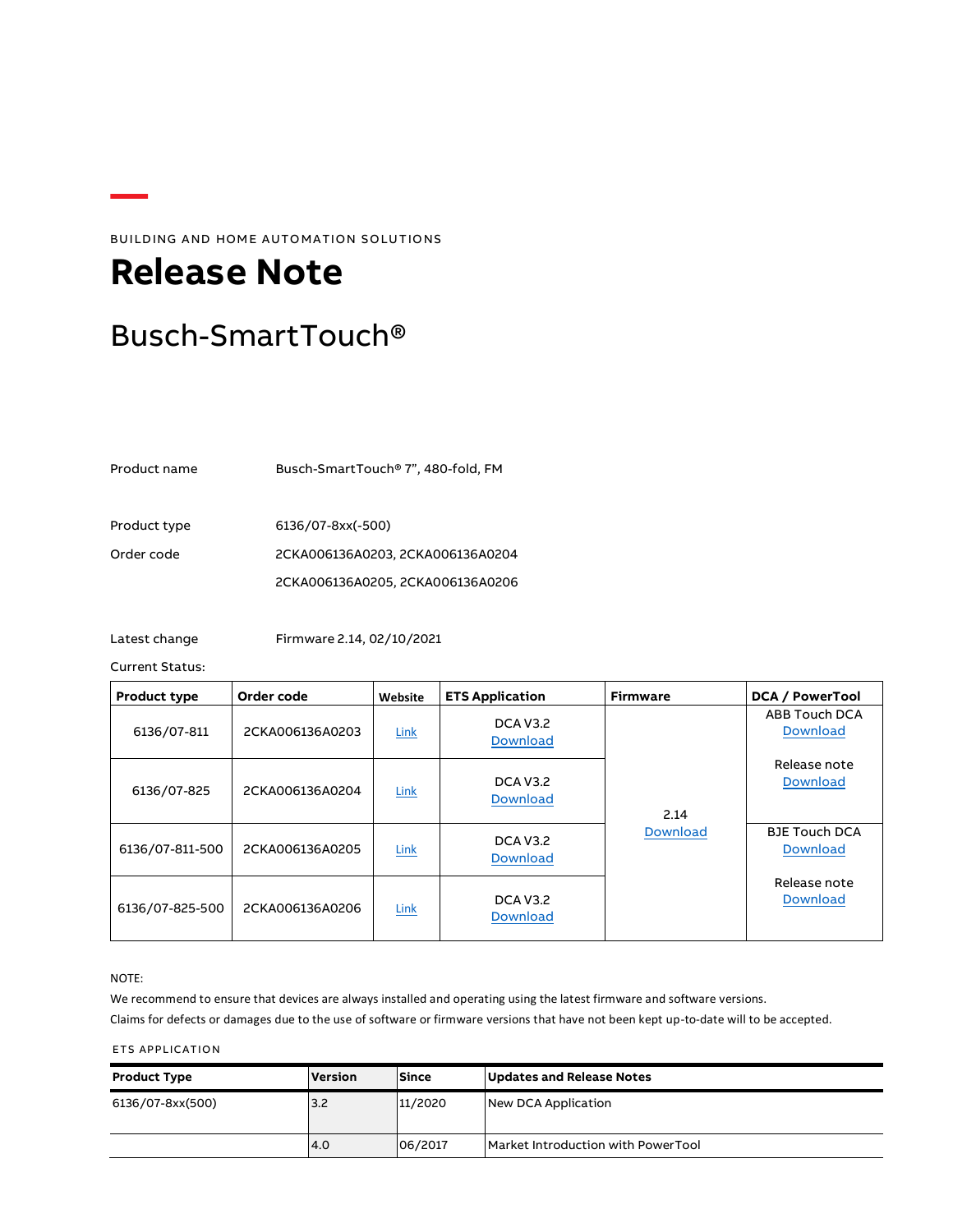| FIRMWARE |  |
|----------|--|
|----------|--|

| <b>Product Type</b> | <b>Version</b> | <b>Since</b> | <b>Updates and Release Notes</b>                                                                                                                                                                                                                                                                                                 |
|---------------------|----------------|--------------|----------------------------------------------------------------------------------------------------------------------------------------------------------------------------------------------------------------------------------------------------------------------------------------------------------------------------------|
| 6136/07-8xx(500)    | 2.14           | 10/2021      | Due to lack of components on the world market, we have to<br>$\bullet$<br>use other components and these have resulted in a software<br>change.                                                                                                                                                                                  |
|                     | 2.12           | 02/2021      | Solves the problem with WW/CW control<br>$\bullet$<br>Change the sending behaviour of the Fan control element<br>$\bullet$                                                                                                                                                                                                       |
|                     | 2.11           | 09/2020      | Solves the problem of system clock deviation after long use.<br>$\bullet$<br>Solves the problem of KNX communication error after a short<br>٠<br>interruption of the KNX power supply (about 200 ms).                                                                                                                            |
|                     | 2.07           | 06/2019      | Now all data points that are set with the "read on init" flag are<br>$\bullet$<br>read during the boot up.<br>If an abnormal temperature is received, value "-" is now shown<br>in the display.                                                                                                                                  |
|                     | 2.05           | 02/2019      | The problems with the Astro function have been rectified<br>٠<br>The problem with the automatic snapshot function when the<br>٠<br>external camera module is connected has been rectified<br>Various status indications for control elements have been<br>improved<br>The sensitivity of a push-button was adjusted<br>$\bullet$ |
|                     | 2.02           | 10/2017      | Password protection for time programs now also works in<br>$\bullet$<br>edit mode.                                                                                                                                                                                                                                               |
|                     | 2.00           | 04/2017      | Market introduction                                                                                                                                                                                                                                                                                                              |

For firmware update please use Micro SD Card (FAT 32 formatted)

## DEVICE CONFIGURATION APP

| <b>Product Type</b> | <b>Version</b> | <b>Since</b> | Updates and Release Notes |
|---------------------|----------------|--------------|---------------------------|
| 6136/07-8xx(500)    | 1.1.16.0       | 05/2021      | ABB Touch DCA<br>Download |
|                     |                |              | Release note<br>Download  |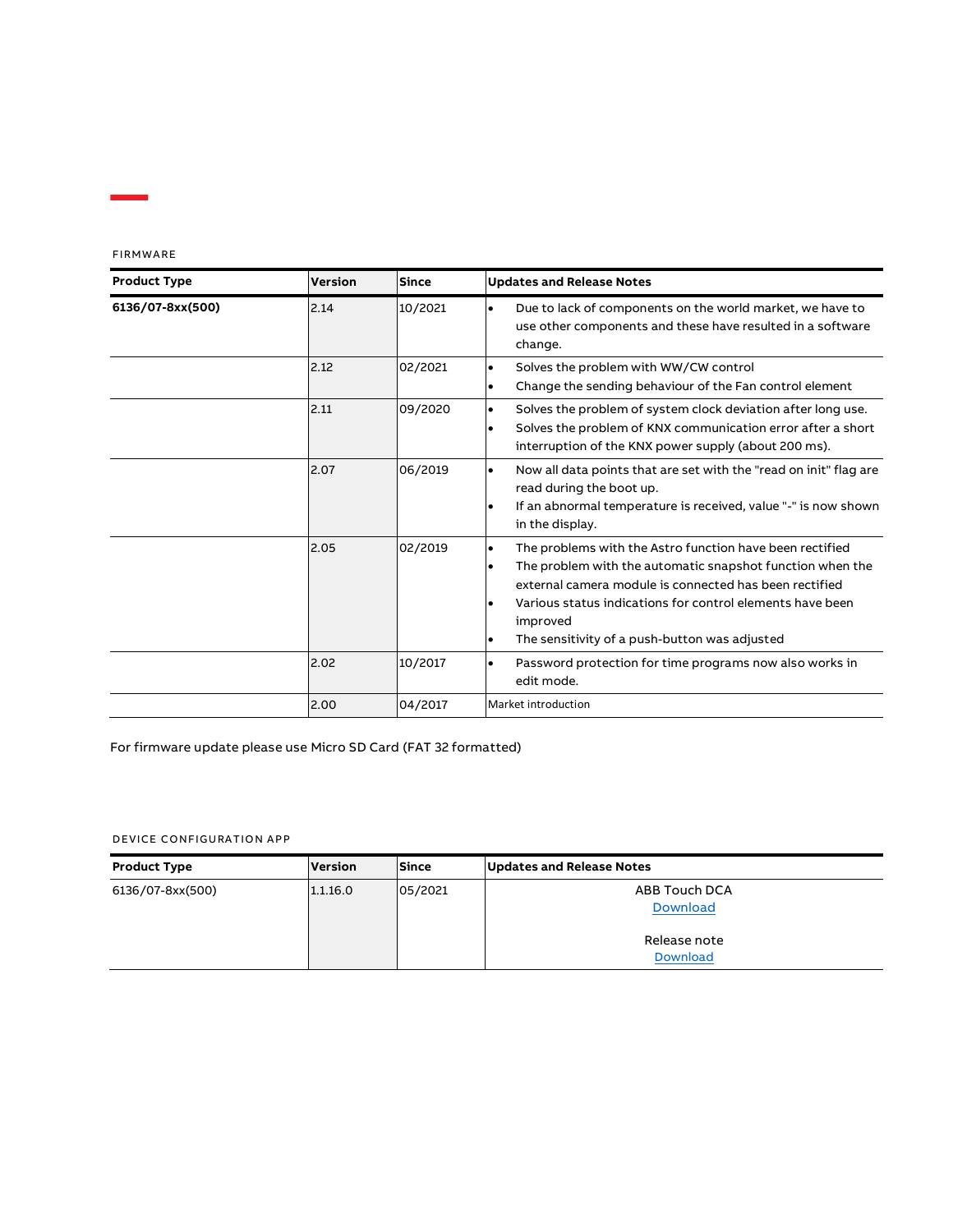HAUS- UND GEBÄUDEAUTOMATION

# <span id="page-3-0"></span>**Softwareinformation**

# Busch-SmartTouch®

| Produktname     | Busch-SmartTouch® 7", 480-fach, UP |
|-----------------|------------------------------------|
| Produkttyp      | 6136/07-8xx(-500)                  |
| Bestellnummer   | 2CKA006136A0203, 2CKA006136A0204   |
|                 | 2CKA006136A0205, 2CKA006136A0206   |
| Letzte Änderung | Firmware 2.14 Update, 02/10/2021   |

### Aktueller Status:

| Produkttyp          | <b>Bestellnummer</b> | Webseite    | <b>ETS Applikation</b>             | <b>Firmware</b> | DCA / PowerTool                         |
|---------------------|----------------------|-------------|------------------------------------|-----------------|-----------------------------------------|
| 6136/07-811         | 2CKA006136A0203      | Link        | <b>DCA V3.2</b><br><b>Download</b> |                 | ABB Touch DCA<br><b>Download</b>        |
| 6136/07-825         | 2CKA006136A0204      | <b>Link</b> | <b>DCA V3.2</b><br><b>Download</b> | 2.14            | Softwareinformation<br><b>Download</b>  |
| 6136/07-811-<br>500 | 2CKA006136A0205      | <b>Link</b> | <b>DCA V3.2</b><br><b>Download</b> | <b>Download</b> | <b>BJE Touch DCA</b><br><b>Download</b> |
| 6136/07-825-<br>500 | 2CKA006136A0206      | Link        | <b>DCA V3.2</b><br><b>Download</b> |                 | Softwareinformation<br><b>Download</b>  |

#### BEMERKUNG:

Wir empfehlen Ihnen, immer die aktuellste Softwareversion zu installieren. Ansprüche aus Mängeln oder Schäden aufgrund einer nicht aktuell gehaltenen Softwareversion können nicht geltend gemacht werden.